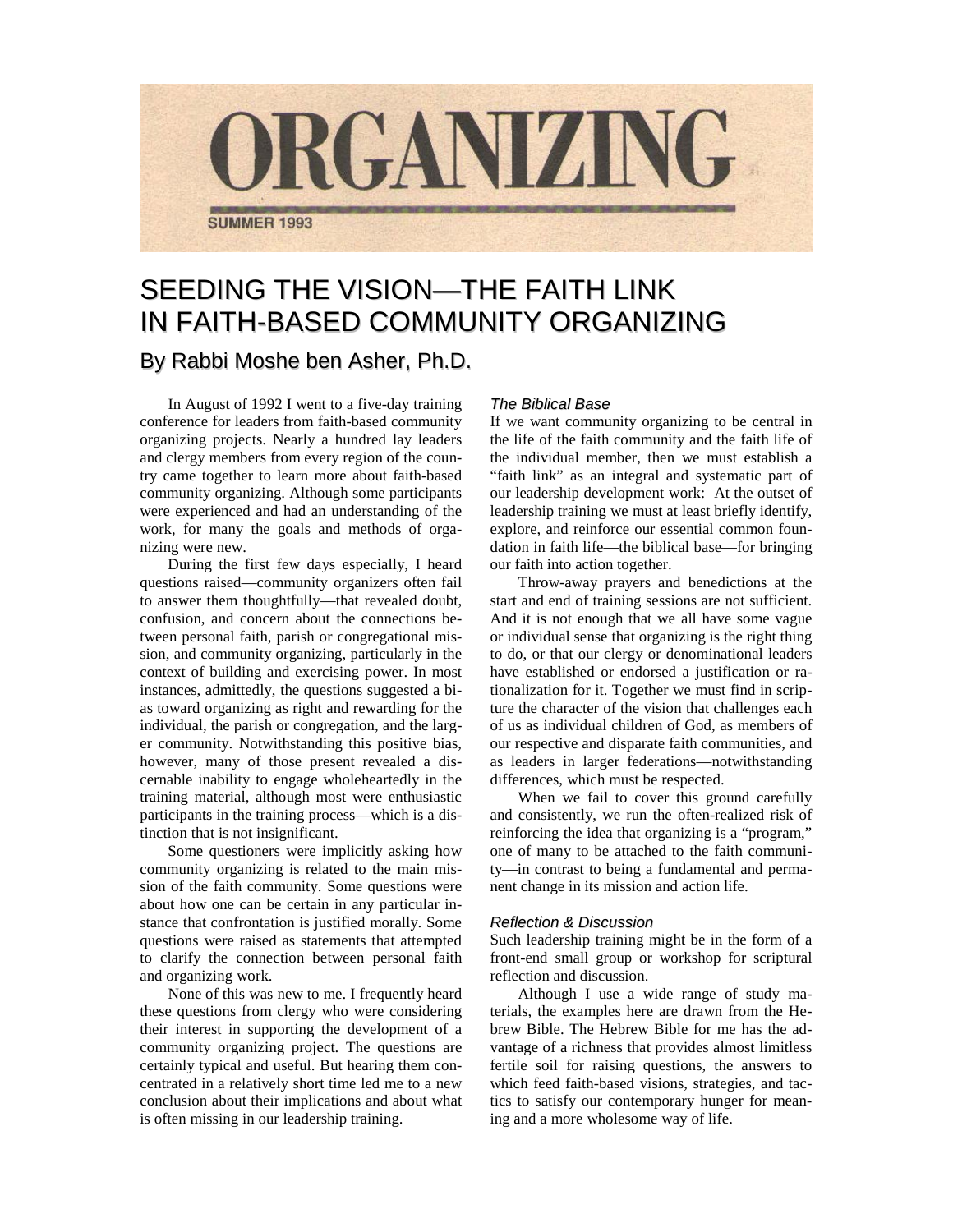Shemot, the Book of Exodus, is a primary source of material for reflection and discussion to establish the faith link. The Exodus experience created a "paradigm shift" in the ancient world (Walzer 1985), a revolutionary break in both understanding and action. Before that time, social and political life was regarded as set in fixed orbits. One remained for a lifetime in the station of one's birth, regardless of the pain and demoralization that that entailed. But after the Exodus it was no longer possible to regard oppression and corruption as inevitable or the inescapable burden of the "accursed," those with a physical disability, character flaw, or born into lesser social status; injustice, slavery, and degradation of every type were revealed to the world as the results of "particular choices by particular people." (Walzer 1985:14)

In the Exodus story, God took the side of the oppressed. This God, whose name was only about to become known, invited human participation in making history. All was not preordained, but subject to the malleable will of the Almighty in a covenantal relationship with a people. The story is remarkable too because a whole people was enslaved and a whole people was delivered; the oppression was collective and the remedy was collective. This was not a slavery to be remedied by manumission but by liberation.

The Exodus story, relived in thousands of Passover celebrations, has generated at least as many questions as the number of years that separates us from the experience, although we too—all who trace our religious or biological lineage to the events at Sinai—gained our freedom in that liberation.

- What was the beginning event in the Exodus?
- In what ways did the Exodus not only reject Egyptian bondage but Egyptian culture too?
- Why did Pharaoh not voluntarily accede to the demands of Moses and Aaron?
- To what lengths did God go to liberate the Hebrews?
- Under what circumstances did God resort to violence?
- How did God feel about the downfall of the wicked?
- What did God require of the Hebrews in order to assure them that they could influence their future history as a people?
- What did the people do to ensure their own liberation?
- What was the nature of the freedom achieved through the Exodus?
- Who achieved that freedom?
- What was Moses' role—warrior, statesman, or prophet?
- What were Moses' main objectives and what means did he use to achieve them?

• How did Moses view the link between belief and action?

Is the Exodus a one-time event, forever liberating future generations from all "narrow places"? (The Hebrew word for Egypt is *mitzrayim*, which means narrow place, as in birth canal.) What are the narrow places of our own time that we experience collectively as a community or a nation? Can we escape them individually or will it be essential that we achieve a collective "liberation"?

Another major source for reflection and discussion is the prophetic literature of Israel. For example, we have in Jeremiah (22:13-15) the unequivocal teaching that God demands justice. And it is affirmed with the rhetorical question, "Is not that what it means to know Me?—it is Adonai who speaks" (22: 16).

Amos teaches that without justice, worship is less than meaningless—it is an affront, an outrage to the Lord. He says, "I despise your feasts . . . but let justice well up as waters and righteousness as a mighty stream" (5:21, 24). Amos knew also that the religious establishment and the majority of the population of his time would not acknowledge and respond to the call for justice and righteousness, but that those who did would be a saving "remnant" for the nation  $(5:15)$ .

Isaiah (58) also connects the idea of empty worship—fasting that occurs in the midst of profitseeking and oppression—with the failure to live righteously and to do justice. To do God's will, he says, shall produce a "light in the darkness," the "Presence of the Lord," the rebuilding of ancient ruins and the repairing of fallen walls.

We might ask:

- How did Amos view the corruption of public officials?
- What was the character of Israel's idolatry in Isaiah's eyes?
- What did Amos and Isaiah think of religious rituals in the absence of righteousness and justice?
- Who were they calling to account?
- What did they think about acting for the right at the expense of position, popularity, or privilege?
- What did they imagine were the consequences of failure to act?

Similar questions could be centered on a number of passages from the other great prophets.

Studying Nehemiah is useful because the book goes far beyond expressing values and a vision, although it certainly includes those dimensions. Its additional utility for congregational organizing is that it offers general insight and specific explication of the purposes and processes of community organizing.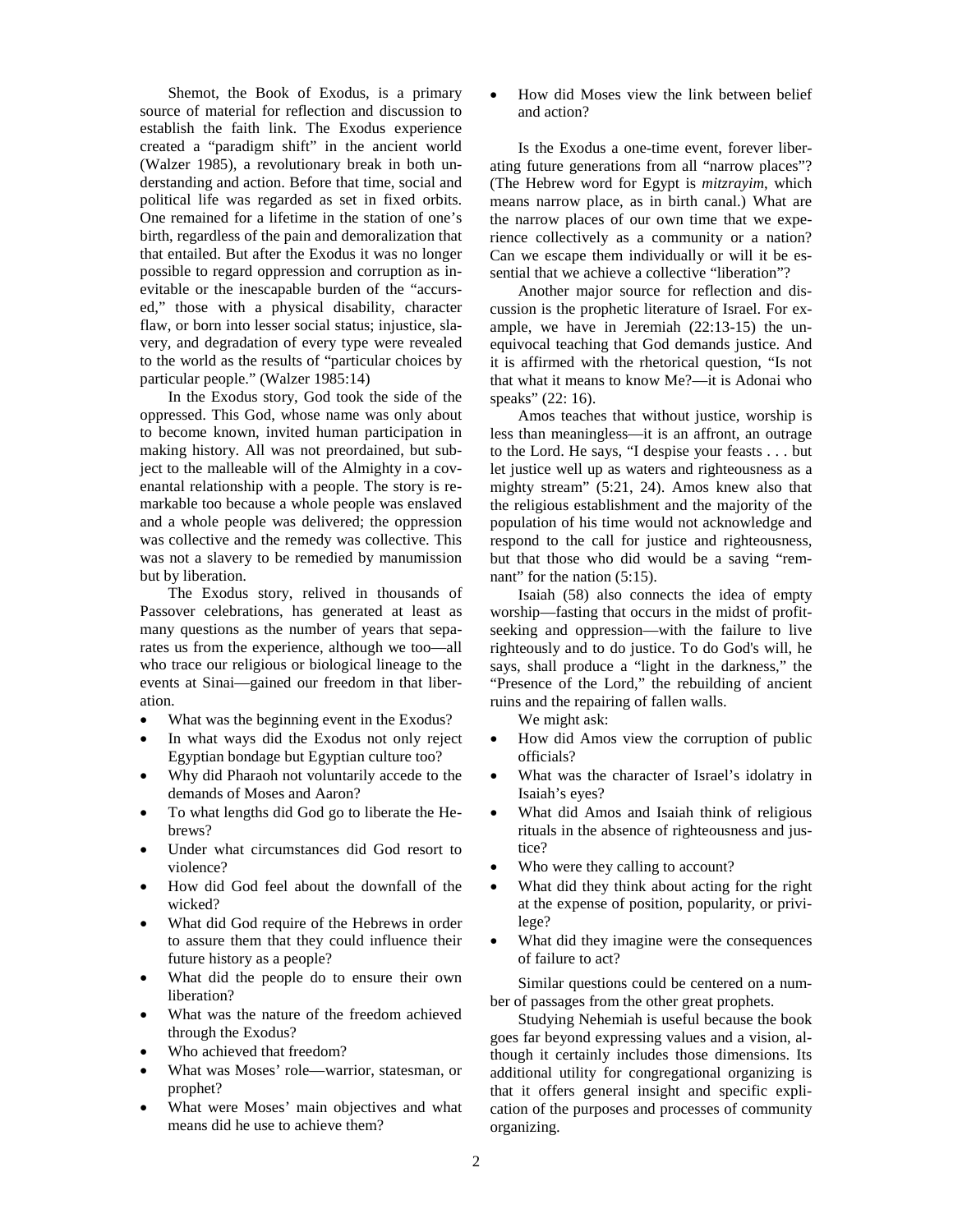Nehemiah returns to Jerusalem after learning that the city's walls and gates are in ruins and the populace demoralized. He researches the situation and then begins organizing people to deal with the immediate, deeply-felt issue of their security—rebuilding the walls and gates, which allows him to begin building organization and renewing the confidence of the people in themselves and their God. He knows that the walls and gates are not "the problem." The deeper problem is one of faith—renewal of the character, competence, and commitment of the people—to rebuild Jerusalem as a city of God, which of course is our own challenge, wherever we live.

The story suggests a number of discussion questions that can be used to better understand Nehemiah's organizing and its relationship to our own efforts:

- How did Nehemiah deal with his feelings when he learned what was happening in his city?
- Why did he want to return to Jerusalem?
- How did he handle his need for sponsorship of the work he wanted to do?
- What was Nehemiah's attitude and approach to the powerful institutional systems of the city?
- What did he report doing first after his arrival in Jerusalem?
- What social classes did he target?
- Who opposed his work and how, and what was his response?
- What did he do to link spiritual and social transformation?
- What strategic and tactical reasons might he have had for focusing on the walls and the gates as a first issue?
- How did he link this issue to his larger goal?
- How do you imagine Nehemiah understood the connection between his faith in God and his action in the world of practical problems?
- What parts did confession and celebration play in his work?

I have chosen only a few examples from the Hebrew Bible—there are many others—and suggested only a relatively small number of discussion questions. It should nonetheless be clear from these brief examples that there is a substantial biblical foundation for congregational community organizing, one that can serve not only to enlighten and guide, but to reduce doubt and distrust by answering earnest questions that are being raised by leaders and clergy in our faith communities.

As a rabbi, I commend to Christian, Moslem, Buddhist, and clergy colleagues of other faiths, a search of your own textual sources for teachings that illuminate the scriptural links between your

tradition's deepest values and visions and the work of community organizing. Specifically, I suggest highlighting teachings on the following: poverty, power and powerlessness, confrontation and conflict, social justice, and the role of laity in bringing faith to life in action in the world.

### *Actualizing God's Power*

To move in this direction requires explicit recognition—part of leadership training on the faith link—of our vision and purpose: We are not to build our power, but to actualize God's power through our actions in the world, which of course makes us powerful in the process. The distinction is more than rhetorical. Actualizing God's power requires that we regularly reflect on our powerbuilding work and its biblical foundations to ensure that our action together is faith-driven and consciously seeking to be in the image of God. Only in this way do we have power that both actively nurtures our spirit and transforms the world.

The dangers of including substantive scriptural reflection and discussion into leadership training, even if only a minor part of the total curriculum, are not inconsequential. There may be a tendency to push the organizing toward narrow sectarianism, doctrinal exclusivity, or worse, do-nothing Bible study. Although the benefits justify the risks, there are some precautions that should be taken.

The choice of scriptural materials that tie faith to action, the preparation of those who lead the reflection and discussion, the role of the organizer, and the character of the training that follows are all important. They can help to ensure that faith is translated into communal faith-based action that aims to transform the world. Such scriptural materials must not be the exclusive property of one particular religion or denomination; they must be broadly based or at least not in conflict with any of our faith traditions.

#### *The Organizer's Role*

More than once when raising this subject I've heard trainers and organizers say that we should leave the religious teaching to clergy and lay leaders—they are best qualified to develop the link between their religious faith and community organizing. But that link does not develop in a vacuum. When as organizers we avoid, for whatever reasons, conversations about the faith link, two things happen:

First, clergy are not likely to take organizing or their own involvement in it as seriously, because we have failed to make clear the pivotal reason for their involvement—that is, their often long-forgotten personal faith and passion for the biblical vision. That passion is their greatest source of excitement and energy, notwithstanding the importance of more immediate institutional self-interest.